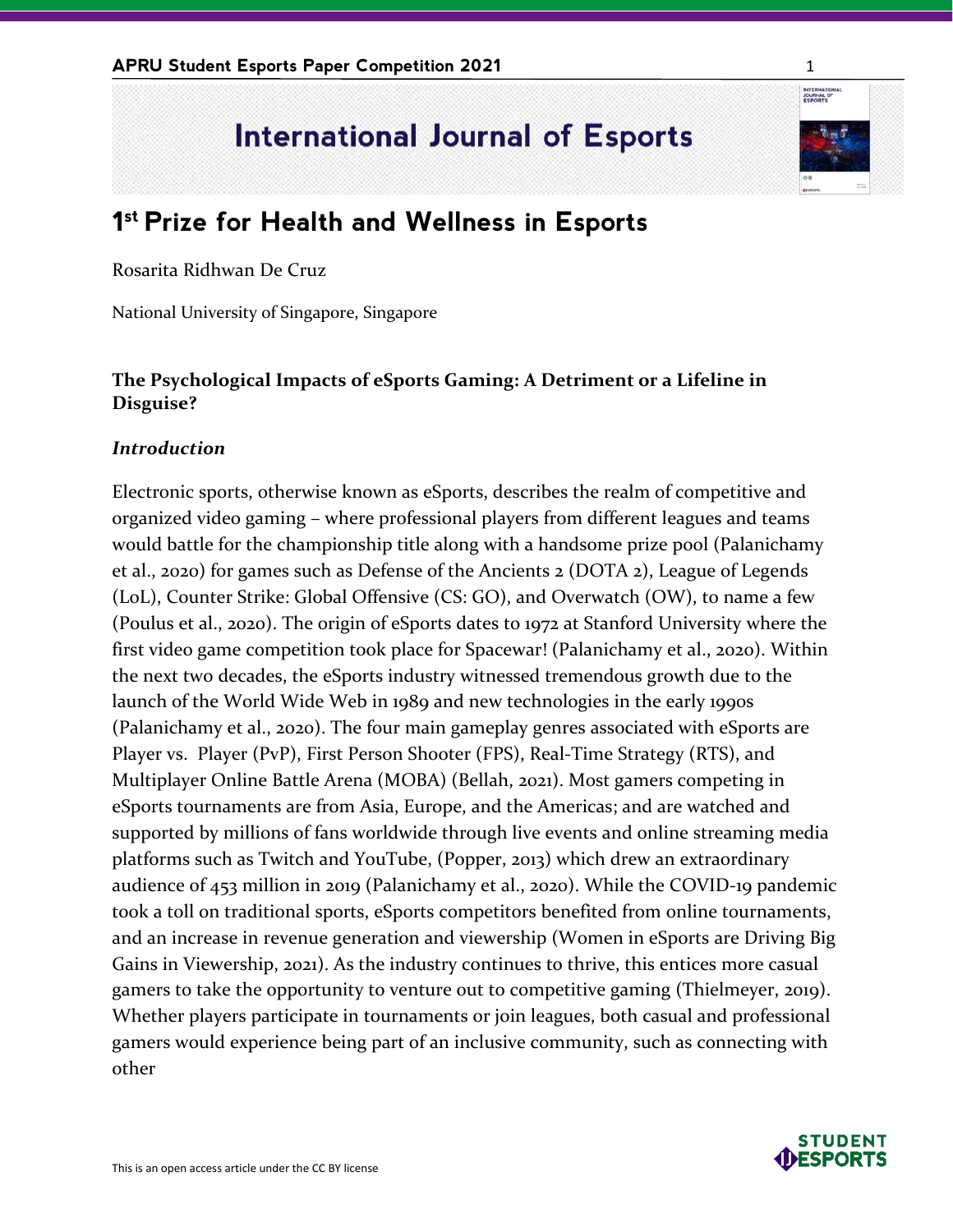players and having the chance to improve on their gaming skills and coordination (Thielmeyer, 2019). While there are various positive aspects of this competitive sport, there is also the pressing issue of the mental demands of this industry – which leads us to the question: What are the psychological impacts of eSports gaming?

#### *The Unspoken Impacts of eSports*

While eSports has taken the world by storm and has evolved into a multibillion-dollar business, various psychological problems faced by gamers have the potential to go unnoticed (Smith et al., 2019). Contrary to popular belief, the mental demands of gamers competing in eSports are not that different from the pressures experienced by traditional sport athletes, (Birch & Chekera, 2020) such as professional basketball and football players (Smith et al., 2019). In an elite and highly competitive environment, eSports athletes are prone to face issues such as burnout, depression, anxiety, addiction, and aggression due to various stressors such as the pressure to possess outstanding mental and performance skills, and excessive gaming (Palanichamy et al., 2020). Based on a study conducted by the University of Chichester, eSports athletes experience 51 various stress factors when competing in major competitions (Smith et al., 2019). For instance, high stress levels surface when eSports athletes experience the pressures of striving for optimal performance in front of large crowds and communication issues with teammates (Palanichamy et al., 2020). These professional players are expected to think on their feet, and yet be able to cope with negative reactions and harassment while maintaining a positive attitude throughout the tournament (Palanichamy et al., 2020). Additionally, the lack of effective communication was identified as the main stress factor among players when situated in tough circumstances (Smith et al., 2019). In such a competitive field, demoralisation, and difficulty in keeping gaming and life separate can lead to excessive gaming (Palanichamy et al., 2020). Some may proclaim that eSports athletes are instilled with discipline and responsibility, which makes them less likely to suffer from the complications of excessive gaming (Chung et al., 2019). However, there is a possibility that these players can be affected by this issue due to stress (Chung et al., 2019). During intense matches, mistakes are bound to happen – one move can determine the outcome of the game, which may take a toll on the players. Athletes may be overwhelmed by their emotions – close games may leave them feeling agitated with an overpowering thought of not being good enough (Birch & Chekera, 2020). Additionally, with a successful career as a professional gamer, the line between gaming and personal life may start to blur. Studies show that excessive gaming is associated with social life distress and disturbances in daily activities (Palanichamy et al., 2020). To become a professional player in the eSports industry, interested individuals around the ages of 15 to 17 years old train to be exceptional gamers (Chung et al., 2019). There have been a handful of teenagers who have

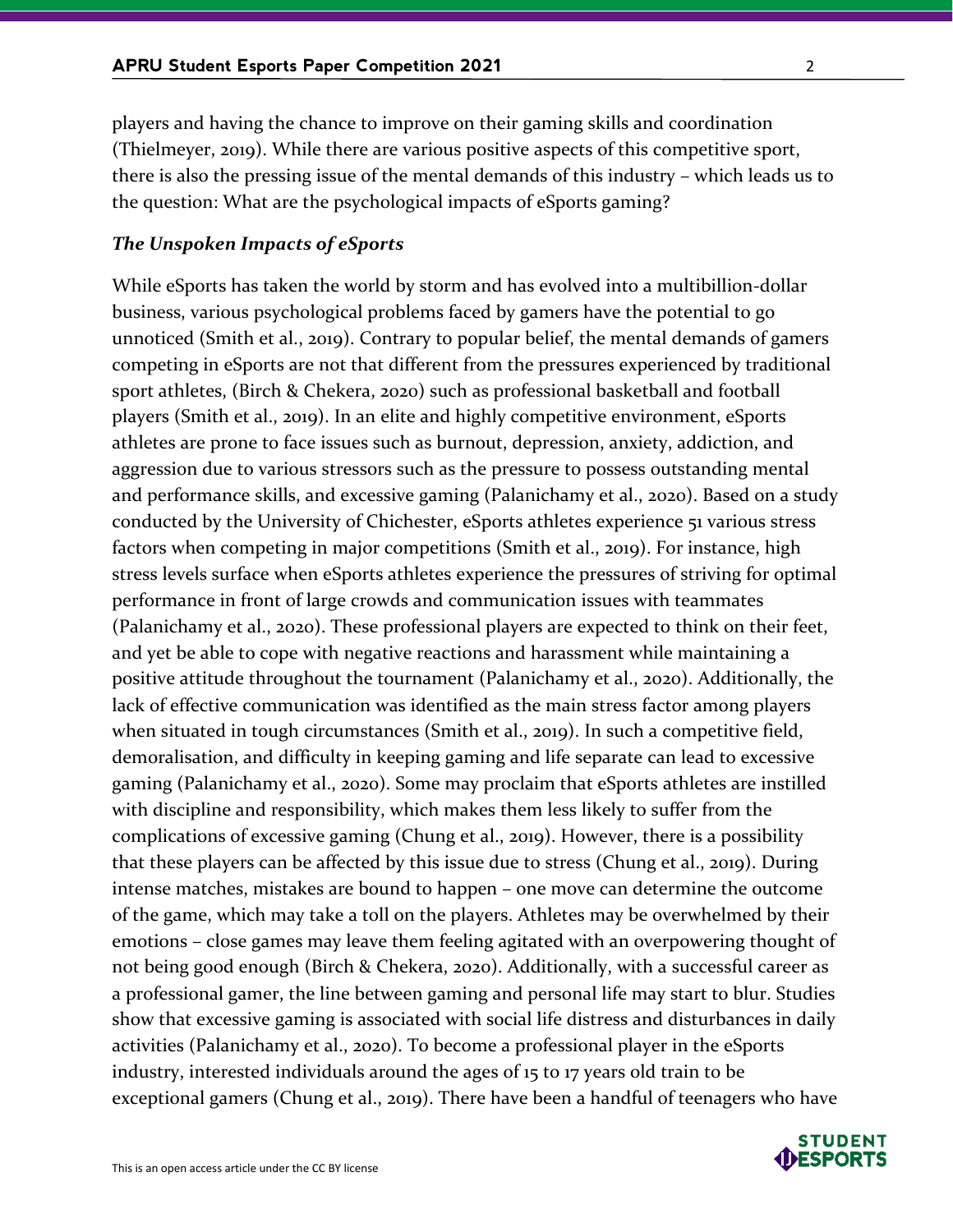chosen to leave school to pursue gaming as a career full-time (Chung et al., 2019). Fighting for a place in a highly competitive industry is tough – with only a couple thousand gamers attaining the professional competitive status; out of about 1.5 billion players (Chung et al., 2019). Uncertainty in career paths and confidence issues may rise – and this mentality can have adverse effects on players' psychological state (Chung et al., 2019). Without proper coping strategies, the build-up of negative emotions and thoughts can lead to excessive gaming.

#### *eSports – A Lifeline in Disguise?*

In contrast, studies also show that gaming can enhance players' memory, information processing, concentration skills, and problem-solving abilities (Nelson, 2021). For instance, gamers would have to memorise and understand the skills of various characters, the strategies of the enemies in-game, and different maps (Nelson, 2021). Gaming can also shape the information processing and concentration skills of players – honing adaptability, flexibility, and attentiveness (Nelson, 2021). During intense gameplays, athletes may be faced with tough game-changing situations – enabling them to stimulate problem solving skills (Nelson, 2021) in the prefrontal cortex of the brain (Mushiake et al., 2009). Additionally, eSports gaming has been reported to alleviate many gamers' social isolation issues (Schornack, 2020) and provide a welcoming and friendly environment to foster meaningful relationships with other players (Thielmeyer, 2019) – this can benefit their mental health and possibly instill a positive mindset.

#### *Driving the eSports Industry to Greater Heights*

In The Invisible Game: Mindset of a Winning Team, Zoltán Andrejkovics claimed that about 50 per cent of performance breakthroughs and development is associated with the players' mental state (Smith et al., 2019). Little research has been done to identify specific stressors that eSports athletes face and strategies to overcome stress (Smith et al., 2019) – thus, this demonstrates the need to inculcate psychological training initiatives to safeguard the athletes' mental health (Poulus et al., 2020). For instance, Dr Carolyn Rubenstein, a licenced psychologist has been guiding the Misfits Gaming Group (MGG) – and has established coping measures and personalised strategies for each player, to ensure an optimal state of mind (Stubbs, 2021). Additionally, coaches and administrators should be able to identify any onsets of mental distress in players and aid them in their journey to achieve optimal performance (Schornack, 2020).

#### **Conclusion**

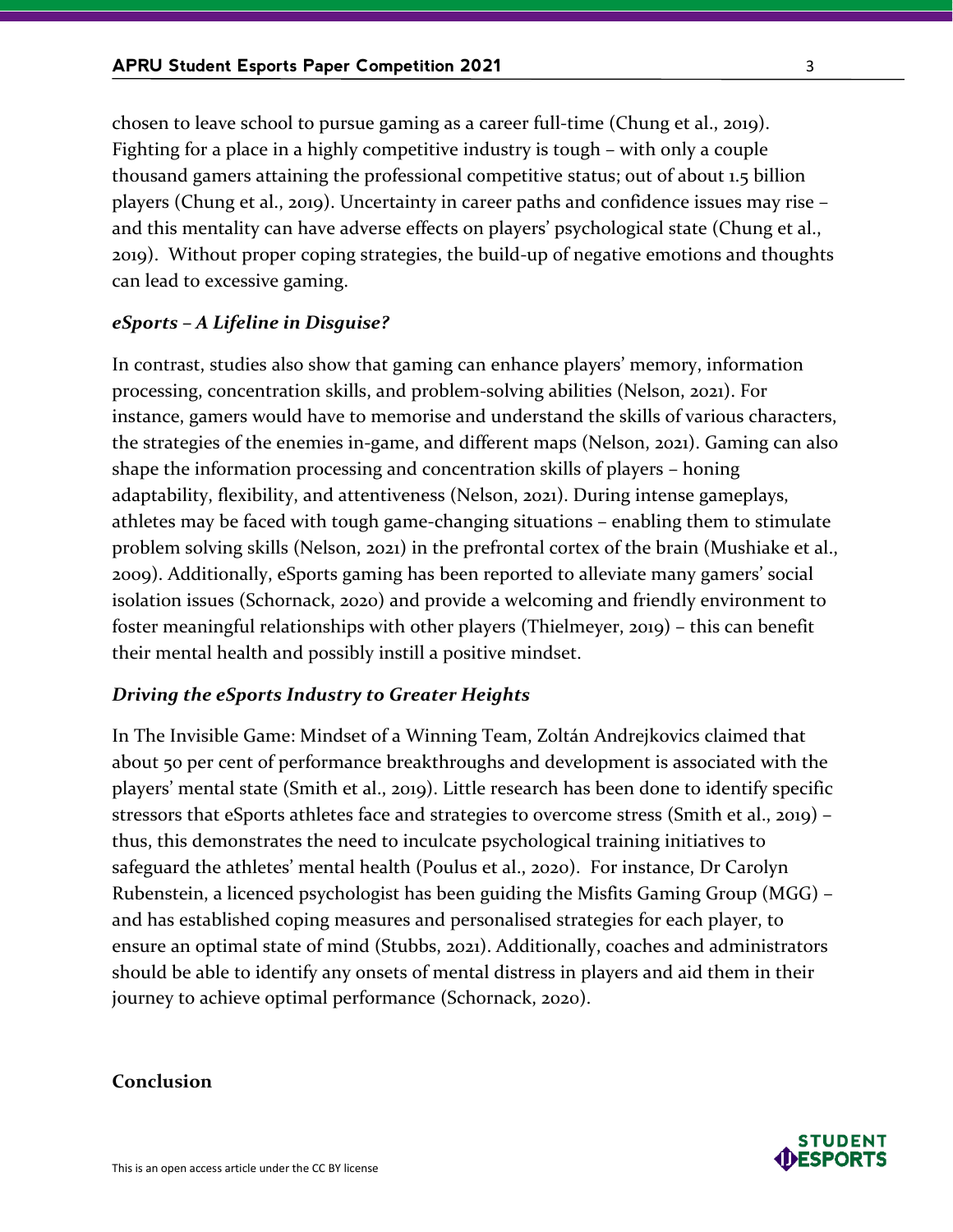While gaming is not necessarily the source of psychological issues, it is important to be aware of the possible negative consequences it may present. Players should acknowledge any struggles they face; and with proper guidance from wellness advisers and coaches, eSports can offer many mental benefits. Further studies should focus on the various mental stressors that players face, and various coping techniques should be adopted to help them prepare for the pressures of competing at elite levels and the demands of the industry.